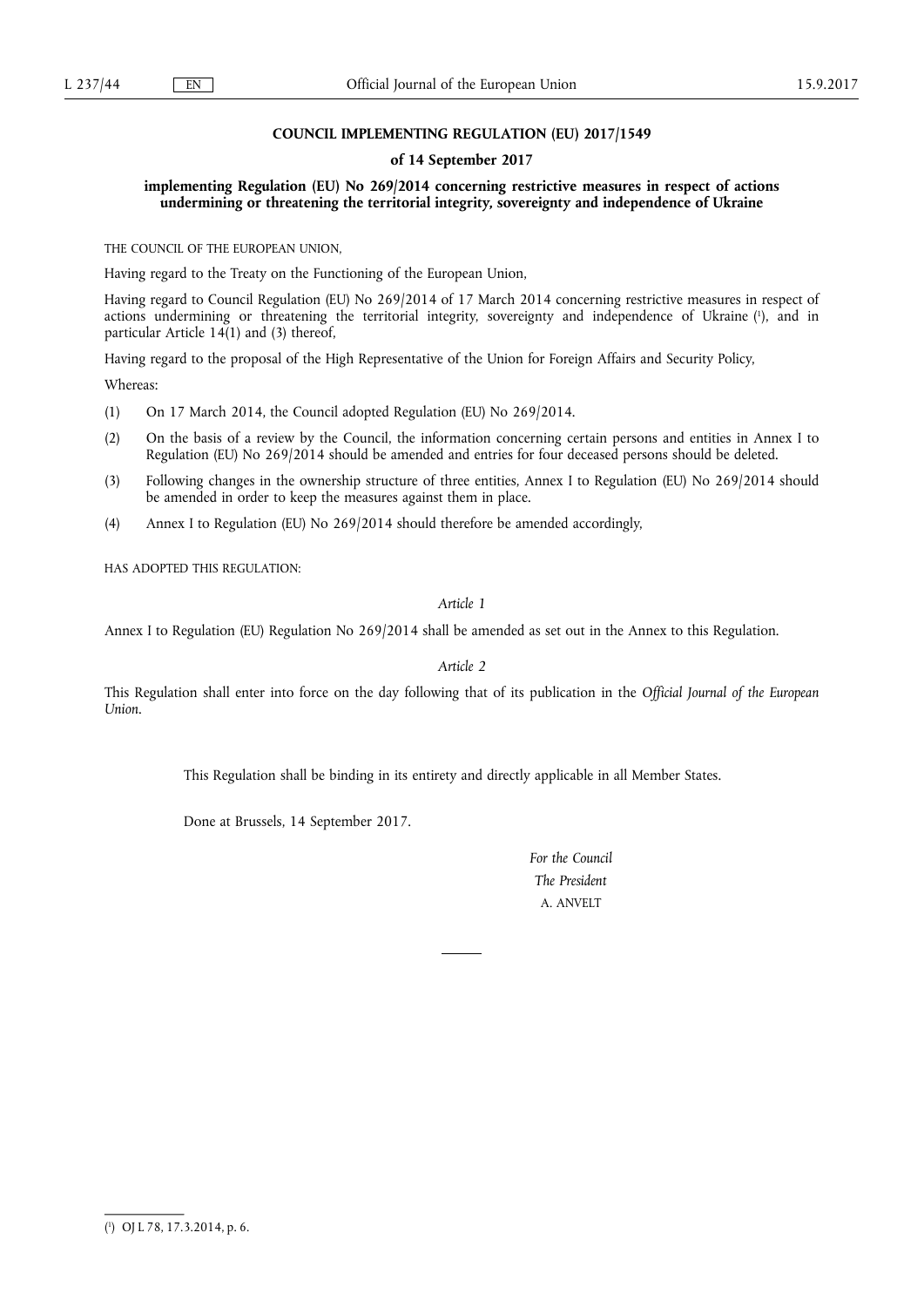### *ANNEX*

Annex I to Regulation (EU) No 269/2014 is amended as follows:

(1) The entries concerning the following persons are deleted:

### Persons

| 15.  | Oleg Evgenevich PANTELEEV   |
|------|-----------------------------|
| 44.  | Valeriy Dmitrievich BOLOTOV |
| 136. | Mikhail Sergeevich TOLSTYKH |
| 139. | Sergey Anatolievich LITVIN  |

### (2) The entries concerning the following entities are deleted:

### Entities

| 2.  | Limited Liability Company 'Port Feodosia' |
|-----|-------------------------------------------|
| 12. | State ferry enterprise 'Kerch ferry'      |
| 14. | Company 'Kerch seaport'/'Kamysh-Burun'    |

## (3) The following entity is added:

### Entities

|     | Name                                                                                                                                                                                                                                                                       | Identifying information                                                                                       | Reasons                                                                                                                                                                                                                                                                                                                                                                                                                                                                                                                                                                                                                                                                                                                                                                                                  | Date of listing |
|-----|----------------------------------------------------------------------------------------------------------------------------------------------------------------------------------------------------------------------------------------------------------------------------|---------------------------------------------------------------------------------------------------------------|----------------------------------------------------------------------------------------------------------------------------------------------------------------------------------------------------------------------------------------------------------------------------------------------------------------------------------------------------------------------------------------------------------------------------------------------------------------------------------------------------------------------------------------------------------------------------------------------------------------------------------------------------------------------------------------------------------------------------------------------------------------------------------------------------------|-----------------|
| 38. | 'State Unitary Enterprise of the<br>Crimean Republic "Crimean<br>Sea Ports"<br>(Тосударственное унитарное<br>предприятие Республики Крым<br>"Крымские морские порты"),<br>including branches:<br>- Feodosia Commercial Port,<br>— Kerch Ferry,<br>- Kerch Commercial Port. | 28 Kirova Street<br>Kerch 298312<br>Crimea<br>(298312, Республика<br>Крым, гор. Керчь, ул.<br>Кирова, дом 28) | The 'Parliament of Crimea' adopted Resolution<br>No 1757-6/14 on 17 March 2014 'On nationa-<br>lisation of some companies belonging to the<br>Ukrainian Ministries of Infrastructure or Agri-<br>culture' and Resolution No 1865-6/14 on<br>26 March 2014 'On State-Owned Enterprise<br>"Crimean Sea Ports"" ('О Государственном пре-<br>дприятии "Крымские морские порты") declaring<br>the appropriation of assets belonging to several<br>State enterprises which were merged into the<br>'State Unitary Enterprise of the Crimean Repub-<br>lic "Crimean Sea Ports" on behalf of the<br>'Republic of Crimea'. Those enterprises were<br>thus effectively confiscated by the Crimean<br>'authorities' and the 'Crimean Sea Ports' has<br>benefited from the illegal transfer of their own-<br>ership. | 16.9.2017       |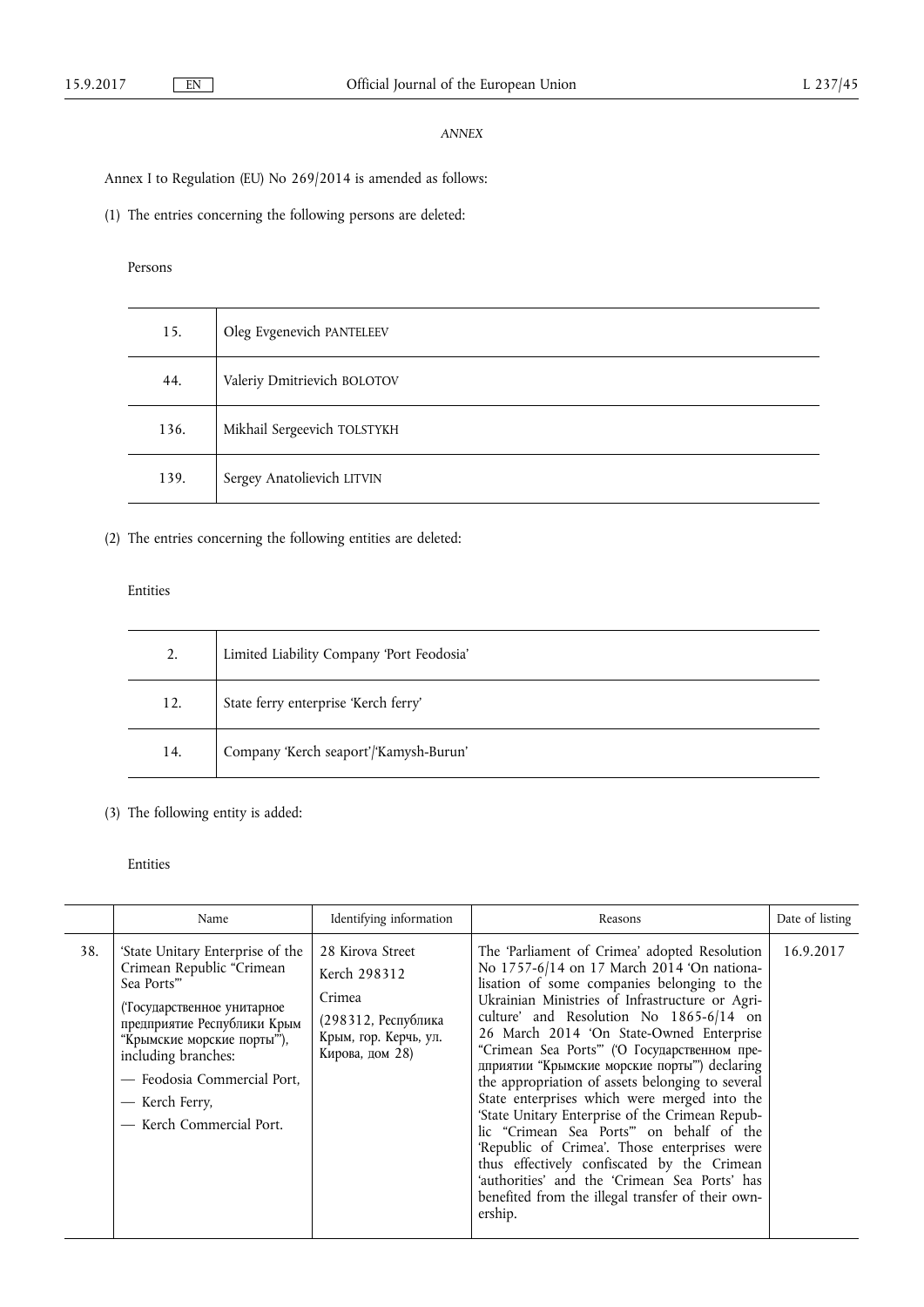# (4) The entries concerning the persons and entities listed below are replaced by the following entries:

## Persons

|    | Name                                                                                                                                                           | Identifying information                                            | Reasons                                                                                                                                                                                                                                                                                                                                                                                                                                                                                                                                                                                                                                                                                                                                                                                                                                                                                                                                                                                                                                                              | Date of listing |
|----|----------------------------------------------------------------------------------------------------------------------------------------------------------------|--------------------------------------------------------------------|----------------------------------------------------------------------------------------------------------------------------------------------------------------------------------------------------------------------------------------------------------------------------------------------------------------------------------------------------------------------------------------------------------------------------------------------------------------------------------------------------------------------------------------------------------------------------------------------------------------------------------------------------------------------------------------------------------------------------------------------------------------------------------------------------------------------------------------------------------------------------------------------------------------------------------------------------------------------------------------------------------------------------------------------------------------------|-----------------|
| 1. | Sergey Valeryevich AKSYONOV,<br>Sergei Valerievich AKSENOV<br>(Сергей Валерьевич АКСЁНОВ),<br>Serhiy Valeriyovych<br>AKSYONOV (Сергій<br>Валерійович АКСЬОНОВ) | DOB: 26.11.1972<br>POB: Beltsy (Bălți), now<br>Republic of Moldova | Aksyonov was elected 'Prime Minister of<br>Crimea' in the Crimean Verkhovna Rada on<br>27 February 2014 in the presence of pro-Rus-<br>sian gunmen. His 'election' was decreed uncon-<br>stitutional by the acting Ukrainian President<br>Oleksandr Turchynov on 1 March 2014. He ac-<br>tively lobbied for the 'referendum' of 16 March<br>2014 and was one of the co-signatories of the<br>'treaty on Crimea's accession to the Russian<br>Federation' of 18 March 2014. On 9 April 2014,<br>he was appointed acting 'Head' of the so-called<br>'Republic of Crimea' by President Putin. On<br>9 October 2014, he was formally 'elected'<br>'Head' of the so-called 'Republic of Crimea'.<br>Aksyonov subsequently decreed that the offices<br>of 'Head' and 'Prime Minister' be combined.<br>Member of the Russia State Council. Since Janu-<br>ary 2017, member of the High Council of<br>United Russia Party.<br>For his involvement in the annexation process<br>he has been awarded with Russian State order<br>'For Merit to the Fatherland' - first degree. | 17.3.2014       |
| 3. | Rustam Ilmirovich<br>TEMIRGALIEV (Рустам<br>Ильмирович ТЕМИРГАЛИЕВ)<br>Rustam Ilmyrovych<br>TEMIRHALIIEV (Pycram<br>Ільмирович ТЕМІРГАЛІЄВ)                    | DOB: 15.8.1976<br>POB: Ulan-Ude, Buryat<br>ASSR (Russian SFSR)     | As former Deputy Prime Minister of Crimea,<br>Temirgaliev played a relevant role in the deci-<br>sions taken by the 'Supreme Council' concern-<br>ing the 'referendum' of 16 March 2014 against<br>the territorial integrity of Ukraine. He lobbied<br>actively for the integration of Crimea into the<br>Russian Federation.<br>On 11 June 2014 he resigned from his function<br>as 'First Deputy Prime Minister' of the so-called<br>'Republic of Crimea'.<br>Remains active in supporting separatist actions<br>or policies.                                                                                                                                                                                                                                                                                                                                                                                                                                                                                                                                      | 17.3.2014       |
| 5. | Aleksei Mikhailovich CHALIY<br>(Алексей Михайлович ЧАЛЫЙ)<br>Oleksiy Mykhaylovych CHALYY<br>(Олексій Михайлович ЧАЛИЙ)                                         | DOB: 13.6.1961<br>POB: Moscow or<br>Sevastopol                     | Chaliy became 'People's Mayor of Sevastopol'<br>by popular acclamation on 23 February 2014<br>and accepted this 'vote'. He actively campaigned<br>for Sevastopol to become a separate entity of<br>the Russian Federation following a referendum<br>on 16 March 2014. He was one of the co-sig-<br>natories of the 'treaty on Crimea's accession to<br>the Russian Federation' of 18 March 2014. He<br>was acting 'governor' of Sevastopol from 1<br>to 14 April 2014 and is a former 'elected'<br>Chairman of the 'Legislative Assembly' of the<br>City of Sevastopol. Member of the 'Legislative<br>Assembly' of the City of Sevastopol.<br>For his involvement in the annexation process<br>he has been awarded with Russian State order<br>'For Merit to the Fatherland' - first degree.                                                                                                                                                                                                                                                                         | 17.3.2014       |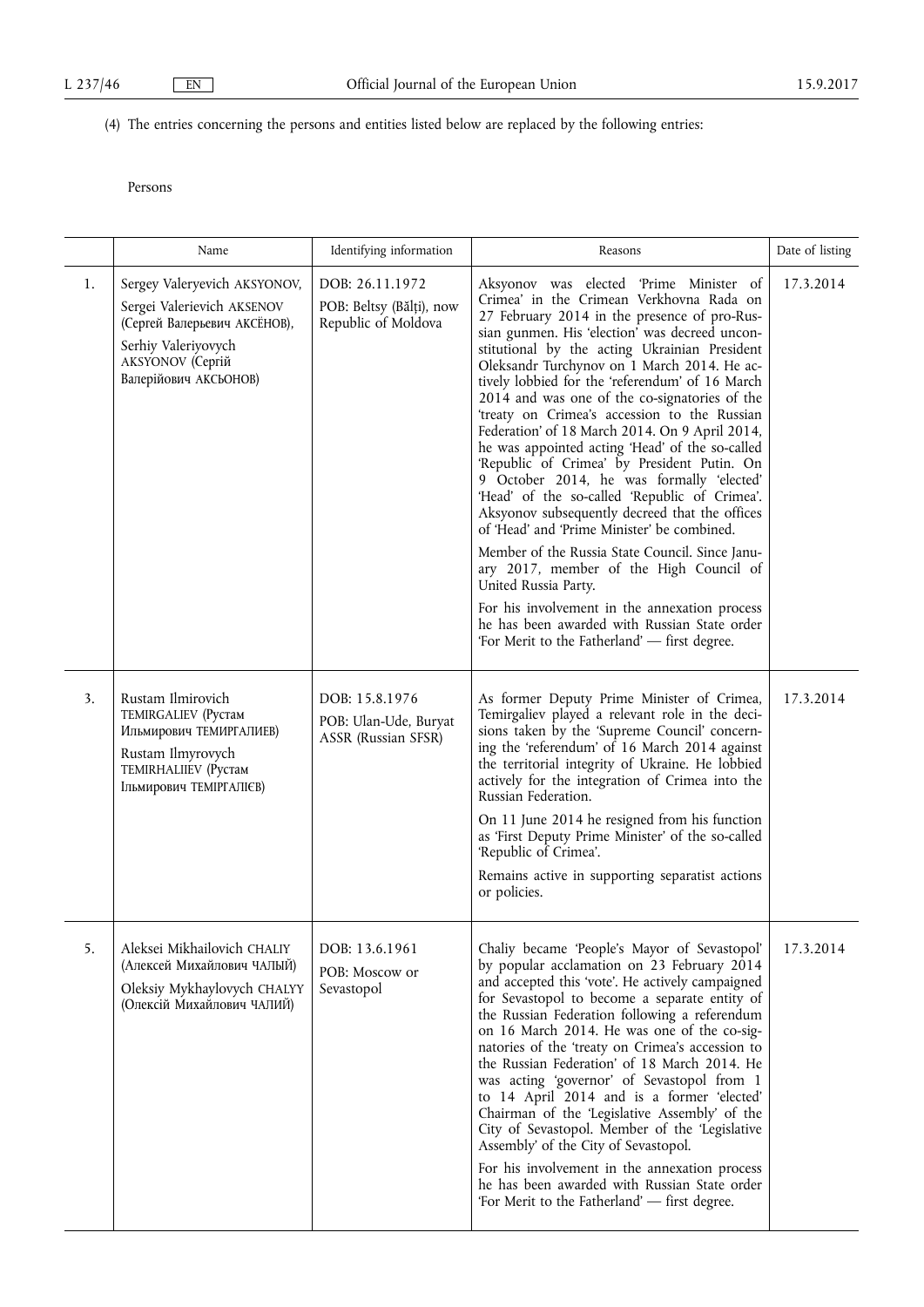|     | Name                                                                                                                                    | Identifying information                                                      | Reasons                                                                                                                                                                                                                                                                                                                                                                                                                                                                                                                                                                                                                                                                                                                                                                                                       | Date of listing |
|-----|-----------------------------------------------------------------------------------------------------------------------------------------|------------------------------------------------------------------------------|---------------------------------------------------------------------------------------------------------------------------------------------------------------------------------------------------------------------------------------------------------------------------------------------------------------------------------------------------------------------------------------------------------------------------------------------------------------------------------------------------------------------------------------------------------------------------------------------------------------------------------------------------------------------------------------------------------------------------------------------------------------------------------------------------------------|-----------------|
| 21. | Aleksandr Viktorovich GALKIN<br>(Александр Викторович<br>ГАЛКИН)                                                                        | DOB: 22.3.1958<br>POB: Ordzhonikidze,<br>North Ossetian ASSR                 | Former Commander of Russia's Southern Mili-<br>tary District ('SMD'), the forces of which are in<br>Crimea; the Black Sea Fleet comes under<br>Galkin's command; much of the force move-<br>ment into Crimea has come through the SMD.<br>SMD forces are deployed in Crimea. He is<br>responsible<br>for<br>part of<br>the<br>Russian<br>military presence in Crimea which is undermin-<br>ing the sovereignty of Ukraine and assisted the<br>Crimean authorities in preventing public<br>demonstrations against moves towards a referen-<br>dum and incorporation into Russia. Addit-<br>ionally the Black Sea Fleet falls within the<br>District's control.<br>Currently employed by the Central apparatus of<br>the Russian Ministry of Defence. Aide to the<br>Minister of Defence since 19 January 2017. | 17.3.2014       |
| 45. | Andrei Evgenevich PURGIN<br>(Андрей Евгеньевич ПУРГИН)<br>Andriy Yevhenovych PURHIN<br>(Андрій Євгенович ПУРГІН)                        | DOB: 26.1.1972<br>POB: Donetsk                                               | Active participant and organiser of separatist<br>actions, coordinator of actions of the 'Russian<br>tourists' in Donetsk. Co-founder of a 'Civic<br>Initiative of Donbass for the Eurasian Union'.<br>Former 'First Deputy Chairman of the Council<br>of Ministers'. Until 4 September 2015 'Chair-<br>man' of the 'People's Council of the Donetsk<br>People's Republic'.<br>As of February 2017 deprived from his man-<br>date of member of the 'People's Council of the<br>Donetsk People's Republic' upon decision of<br>the so-called 'People's Council'.<br>Remains active in supporting separatist actions<br>or policies.                                                                                                                                                                            | 29.4.2014       |
| 47. | Sergey Gennadevich<br>TSYPLAKOV (Сергей<br>Геннадьевич ЦЫПЛАКОВ)<br>Serhiy Hennadiyovych<br>TSYPLAKOV (Сергій<br>Геннадійович ЦИПЛАКОВ) | DOB: 1.5.1983<br>POB: Khartsyzsk,<br>Donetsk region                          | One of the leaders of the ideologically radical<br>organisation 'People's Militia of Donbas'. He<br>took active part in the seizure of a number of<br>State buildings in the Donetsk region.<br>Member of the 'People's Council of the Donetsk<br>People's Republic', Chair of the 'People's Coun-<br>cil Committee on Information Policy and Infor-<br>mation Technology'.                                                                                                                                                                                                                                                                                                                                                                                                                                   | 29.4.2014       |
| 53. | Oleg Grigorievich KOZYURA<br>(Олег Григорьевич КОЗЮРА)<br>Oleh Hryhorovych KOZYURA<br>(Олег Григорович КОЗЮРА)                          | DOB: 30.12.1965 or<br>19.12.1962<br>POB: Simferopol,<br>Crimea or Zaporizhia | Former Head of the Federal Migration Service<br>office for Sevastopol. Responsible for the sys-<br>tematic and expedited issuance of Russian pass-<br>ports for the residents of Sevastopol.<br>Currently assistant to Sevastopol Municipal<br>Council Deputy Mikhail Chaly.                                                                                                                                                                                                                                                                                                                                                                                                                                                                                                                                  | 12.5.2014       |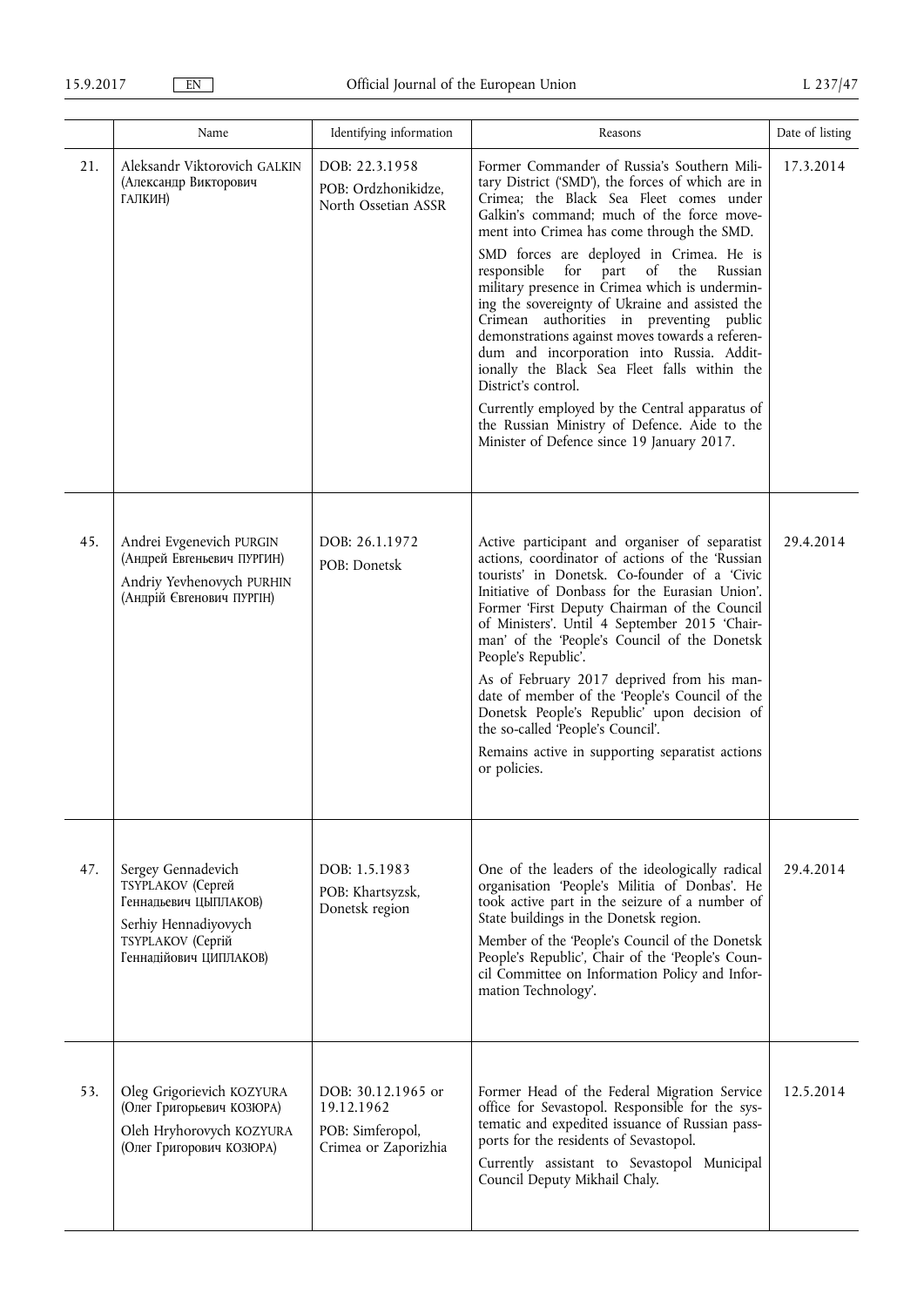|     | Name                                                                                                                                                          | Identifying information                                           | Reasons                                                                                                                                                                                                                                                                                                                                                                                                                                                                                                                                                                                                                                                                            | Date of listing |
|-----|---------------------------------------------------------------------------------------------------------------------------------------------------------------|-------------------------------------------------------------------|------------------------------------------------------------------------------------------------------------------------------------------------------------------------------------------------------------------------------------------------------------------------------------------------------------------------------------------------------------------------------------------------------------------------------------------------------------------------------------------------------------------------------------------------------------------------------------------------------------------------------------------------------------------------------------|-----------------|
| 58. | Roman Viktorovich LYAGIN<br>(Роман Викторович ЛЯГИН)<br>Roman Viktorovych LIAHIN<br>(Роман Вікторович ЛЯГІН)                                                  | DOB: 30.5.1980<br>POB: Donetsk, Ukraine                           | Former head of the 'Donetsk People's Republic'<br>Central Electoral Commission. Actively orga-<br>nised the referendum on 11 May 2014 on the<br>self-determination of the 'Donetsk People's<br>Republic'. Former 'Minister of Labour and<br>Social Policy'.                                                                                                                                                                                                                                                                                                                                                                                                                        | 12.5.2014       |
|     |                                                                                                                                                               |                                                                   | Remains active in supporting separatist actions<br>and policies.                                                                                                                                                                                                                                                                                                                                                                                                                                                                                                                                                                                                                   |                 |
| 61. | Igor Sergeievich SHEVCHENKO<br>(Игорь Сергеевич ШЕВЧЕНКО)                                                                                                     | DOB: 9.2<br>POB: Sevastopol,<br>Crimea                            | Prosecutor of Sevastopol. Actively implement-<br>ing Russia's annexation of Sevastopol.                                                                                                                                                                                                                                                                                                                                                                                                                                                                                                                                                                                            | 12.5.2014       |
| 68. | Aleksey Vyacheslavovich<br><b>КАRYAKIN</b> (Алексей<br>Вячеславович КАРЯКИН)<br>Oleksiy Vyacheslavovych<br><b>КАRYAKIN</b> (Олексій<br>В'ячеславович КАРЯКІН) | DOB: 7.4.1980<br>or 7.4.1979<br>POB: Stakhanov,<br>Lugansk region | Until 25 March 2016 so-called 'Supreme Coun-<br>cil Chair of the Lugansk People's Republic'. For-<br>mer member of the so-called 'People's Council<br>of the Lugansk People's Republic'.<br>Responsible for the separatist 'governmental'<br>activities of the 'Supreme Council', responsible<br>for asking the Russian Federation to recognise<br>the independence of the 'Lugansk People's<br>Republic'.<br>Signatory of the Memorandum of Understand-<br>ing on the 'Novorossiya union'.<br>Remains active in supporting separatist actions<br>or policies.                                                                                                                     | 12.7.2014       |
| 73. | Mikhail Efimovich FRADKOV<br>(Михаил Ефимович ФРАДКОВ)                                                                                                        | DOB: 1.9.1950<br>POB: Kurumoch,<br>Kuibyshev region               | Former permanent member of the Security<br>Council of the Russian Federation; Former<br>Director of the Foreign Intelligence Service of<br>the Russian Federation. As a member of the<br>Security Council, which provides advice on and<br>coordinates national security affairs, he was in-<br>volved in shaping the policy of the Russian<br>Government threatening the territorial integrity,<br>sovereignty and independence of Ukraine.<br>As of 4 January 2017, Director of the Russian<br>Institute for Strategic Studies. He is also the<br>Chairperson of the Board of Directors of<br>'Almaz-Antey'.<br>Remains active in supporting separatist actions<br>and policies. | 25.7.2014       |
| 86. | Serhii Anatoliyovych ZDRILIUK<br>a.k.a Abwehr<br>(Сергей Анатольевич ЗДРИЛЮК)<br>(Сергій Анатолійович<br>ЗДРИЛЮК)                                             | DOB: 23.6.1972 (or<br>23.7.1972)<br>POB: Vinnytsia region         | Senior aid to Igor Strelkov/Girkin who is<br>responsible for actions which undermine or<br>threaten the territorial integrity, sovereignty and<br>independence of Ukraine. In taking on and<br>acting in this capacity, Zdriliuk has therefore<br>supported actions and policies which under-<br>mine the territorial integrity, sovereignty and<br>independence of Ukraine.<br>Remains active in supporting separatist actions<br>and policies.                                                                                                                                                                                                                                   | 25.7.2014       |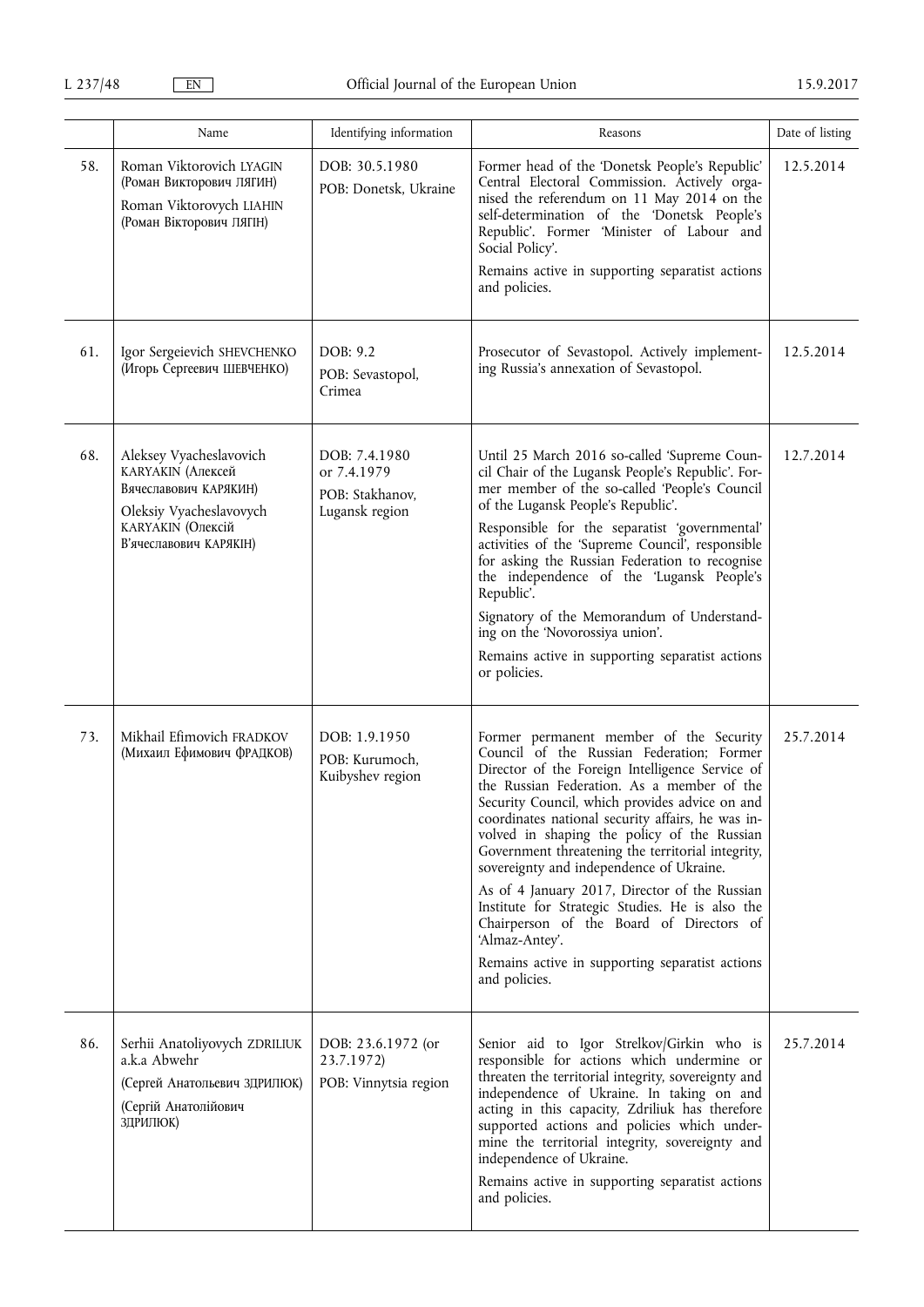|      | Name                                                                                                                                                                                | Identifying information                                                                                 | Reasons                                                                                                                                                                                                                                                                                                                                                                                                                                                                                                                                                                                                                                                                                                                                                                                                                                                                                              | Date of listing |
|------|-------------------------------------------------------------------------------------------------------------------------------------------------------------------------------------|---------------------------------------------------------------------------------------------------------|------------------------------------------------------------------------------------------------------------------------------------------------------------------------------------------------------------------------------------------------------------------------------------------------------------------------------------------------------------------------------------------------------------------------------------------------------------------------------------------------------------------------------------------------------------------------------------------------------------------------------------------------------------------------------------------------------------------------------------------------------------------------------------------------------------------------------------------------------------------------------------------------------|-----------------|
| 87.  | Vladimir ANTYUFEYEV (a.k.a.<br>Vladimir SHEVTSOV, Vladimir<br>Iurievici ANTIUFEEV, Vladimir<br>Gheorghievici ALEXANDROV,<br>Vadim Gheorghievici<br>SHEVTSOV)<br>(Владимир АНТЮФЕЕВ) | DOB: 19.2.1951<br>POB: Novosibirsk                                                                      | Former 'Minister of State Security' in the separ-<br>atist region of Transnistria. Former vice-prime<br>minister of the 'Donetsk People's Republic',<br>responsible for security and law enforcement.<br>In his capacity, he was responsible for the sep-<br>aratist 'governmental' activities of the so-called<br>'government of the Donetsk People's Republic'.<br>Remains active in supporting separatist actions<br>and policies.                                                                                                                                                                                                                                                                                                                                                                                                                                                                | 25.7.2014       |
| 93.  | Konstantin Valerevich<br><b>MALOFEEV</b><br>(Константин Валерьевич<br>МАЛОФЕЕВ)                                                                                                     | DOB: 3.7.1974<br>POB: Puschino, Moscow<br>region                                                        | Mr Malofeev is closely linked to Ukrainian sep-<br>aratists in Eastern Ukraine and Crimea. He is<br>a former employer of Mr Borodai, former<br>so-called 'Prime Minister' of the 'Donetsk<br>People's Republic' and met with Mr Aksyonov,<br>so-called 'Prime Minister' of the so-called<br>'Republic of Crimea', during the period of the<br>Crimean annexation process. The Ukrainian<br>Government has opened a criminal investiga-<br>tion into his alleged material and financial sup-<br>port to separatists. In addition, he gave a num-<br>ber of public statements supporting the<br>annexation of Crimea and the incorporation of<br>Ukraine into Russia and notably stated<br>in June 2014 that 'You can't incorporate the<br>whole of Ukraine into Russia. The East (of<br>Ukraine) maybe'.<br>Therefore, Mr Malofeev is acting in support of<br>the destabilisation of Eastern Ukraine. | 30.7.2014       |
| 127. | Oleg Evgenevich BUGROV<br>(Олег Евгеньевич БУГРОВ)<br>Oleh Yevhenovych BUHROV<br>(Олег Євгенович БУГРОВ)                                                                            | DOB: 29.8.1969 or<br>1973<br>POB: Sverdlovsk,<br>Luhansk                                                | Former 'Defence Minister' of the so-called<br>'Lugansk People's Republic'.<br>In taking on and acting in this capacity, he has<br>therefore actively supported actions and poli-<br>cies which undermine the territorial integrity,<br>sovereignty and independence of Ukraine, and<br>further destabilised Ukraine.                                                                                                                                                                                                                                                                                                                                                                                                                                                                                                                                                                                 | 29.11.2014      |
| 131. | Yevgeniy Vyacheslavovich<br>ORLOV (a.k.a. Yevhen<br>Vyacheslavovych ORLOV)<br>(Евгений Вячеславович ОРЛОВ)                                                                          | DOB: 10.5.1980<br>or 21.10.1983<br>POB: Snezhnoye,<br>Donetsk region<br>г. Снежное, Донецкой<br>области | Member of the 'National Council' of the<br>so-called 'Donetsk People's Republic'. Chairman<br>of the public movement 'Free Donbass'.<br>In taking on and acting in this capacity, he has<br>therefore actively supported actions and poli-<br>cies which undermine the territorial integrity,<br>sovereignty and independence of Ukraine, and<br>further destabilised Ukraine.                                                                                                                                                                                                                                                                                                                                                                                                                                                                                                                       | 29.11.2014      |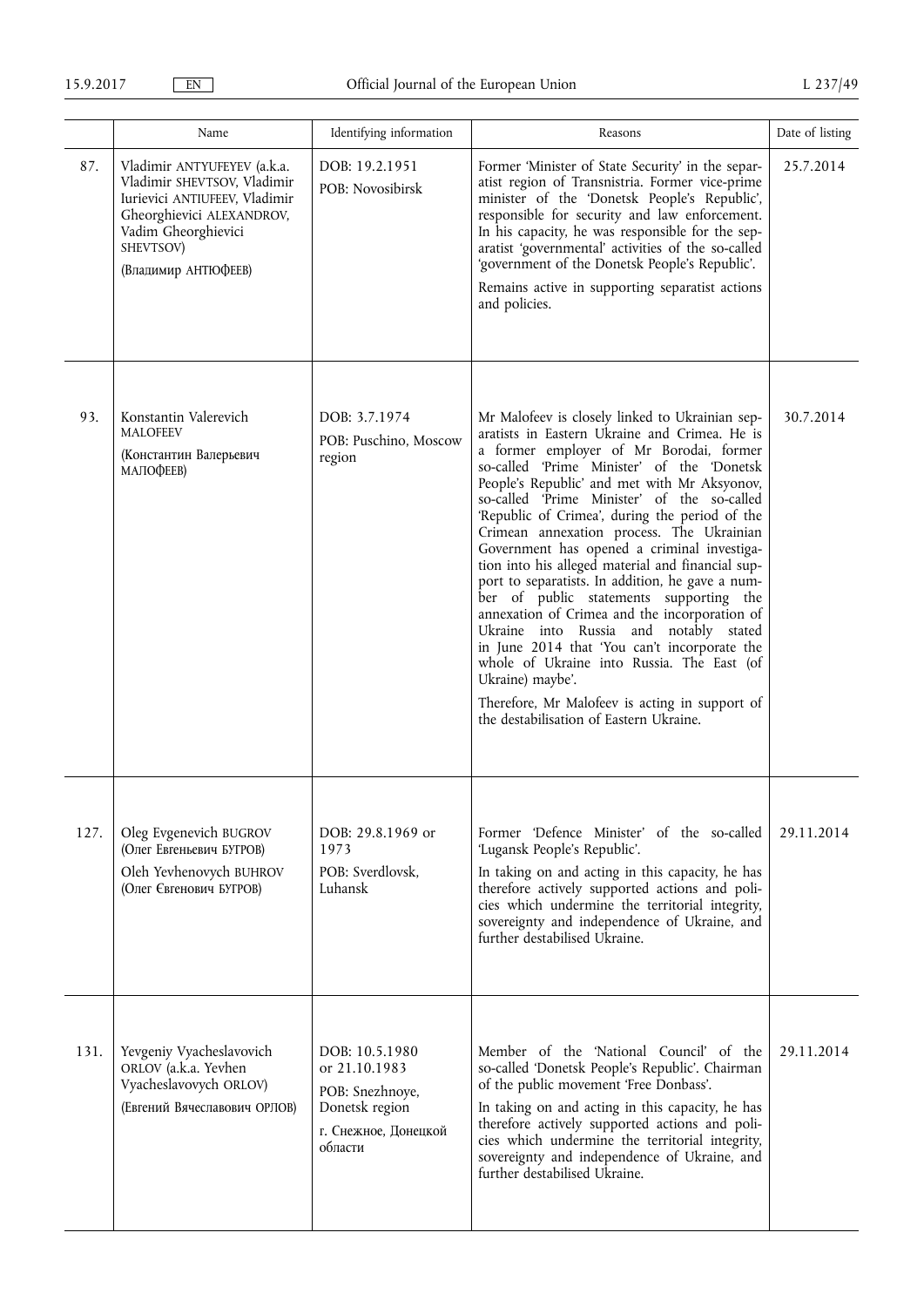|      | Name                                                                                                                                                   | Identifying information                                                                                                                | Reasons                                                                                                                                                                                                                                                                                                                                                                                                                                                                                   | Date of listing |
|------|--------------------------------------------------------------------------------------------------------------------------------------------------------|----------------------------------------------------------------------------------------------------------------------------------------|-------------------------------------------------------------------------------------------------------------------------------------------------------------------------------------------------------------------------------------------------------------------------------------------------------------------------------------------------------------------------------------------------------------------------------------------------------------------------------------------|-----------------|
| 137. | Eduard Aleksandrovich<br><b>BASURIN</b> (Эдуард<br>Александрович БАСУРИН)<br>Eduard Oleksandrovych<br><b>BASURIN</b> (Едуард<br>Олександрович БАСУРІН) | DOB: 27.6.1966<br>POB: Donetsk                                                                                                         | Spokesperson of the Ministry of Defence of the<br>so-called 'Donetsk People's Republic'.<br>In taking on and acting in this capacity, he has<br>therefore actively supported actions and poli-<br>cies which undermine the territorial integrity,<br>sovereignty and independence of Ukraine, and<br>further destabilised Ukraine.<br>Remains an active military commander in<br>so-called 'DNR'.                                                                                         | 16.2.2015       |
| 143. | Evgeny Vladimirovich<br>MANUYLOV (Евгений<br>Владимирович МАНУЙЛОВ)<br>Yevhen Volodymyrovych<br>MANUYLOV (Свген<br>Володимирович МАНУЙЛОВ)             | DOB: 5.1.1967<br>POB: Baranykivka,<br>Bilovodsk Raion,<br>Luhansk region<br>с. Бараниковка<br>Беловодского района<br>Луганской области | So-called 'Minister of Finance' of the so-called<br>'Lugansk People's Republic'.<br>In taking on and acting in this capacity, he has<br>therefore actively supported actions and poli-<br>cies which undermine the territorial integrity,<br>sovereignty and independence of Ukraine, and<br>further destabilised Ukraine.                                                                                                                                                                | 16.2.2015       |
| 147. | Anatoly Ivanovich ANTONOV<br>(Анатолий Иванович АНТОНОВ)                                                                                               | DOB 15.5.1955<br>POB: Omsk                                                                                                             | Former Deputy Minister of Defence and, in that<br>capacity, involved in supporting the deploy-<br>ment of Russian troops in Ukraine.<br>According to the present Russian Ministry of<br>Defence structure, in that capacity he partici-<br>pated in shaping and implementing the policy<br>of the Russian Government. These policies<br>threaten the territorial integrity, sovereignty and<br>independence of Ukraine.<br>As of 28 December 2016, Deputy Minister of<br>Foreign Affairs. | 16.2.2015       |

### Entities

|    | Name                                                                                                                               | Identifying information                                                                                                                                                  | Reasons                                                                                                                                                                                                                                                                                                                                                                                                                                                                                                                                                                                                                      | Date of listing |
|----|------------------------------------------------------------------------------------------------------------------------------------|--------------------------------------------------------------------------------------------------------------------------------------------------------------------------|------------------------------------------------------------------------------------------------------------------------------------------------------------------------------------------------------------------------------------------------------------------------------------------------------------------------------------------------------------------------------------------------------------------------------------------------------------------------------------------------------------------------------------------------------------------------------------------------------------------------------|-----------------|
| 1. | State Unitary Enterprise of the<br>'Republic of Crimea'<br>'Chernomorneftegaz'<br>(formerly known as PJSC)<br>'Chernomorneftegaz') | Prospekt Kirov 52,<br>Simferopol, Crimea,<br>295000<br>пр.Кирова 52,<br>г. Симферополь, Крым,<br>295000<br>Phone number:<br>$+7$ (3652) 66-70-00<br>$+7$ (3652) 66-78-00 | On 17.3.2014, the 'Parliament of Crimea'<br>adopted a resolution declaring the appropria-<br>tion of assets belonging to the Chernomornefte-<br>gaz enterprise on behalf of the 'Republic of<br>Crimea'. The enterprise is thus effectively<br>confiscated by the Crimean 'authorities'.<br>Re-registered on 29.11.2014 as State Unitary<br>Enterprise of the 'Republic of Crimea' 'Cherno-<br>morneftegaz' (Государственное унитарное пре-<br>дприятие Республики Крым Черноморнефтегаз').<br>Founder: The Ministry of Fuel and Energy of<br>the Republic of Crimea (Министерство топлива<br>и энергетики Республики Крым). | 12.5.2014       |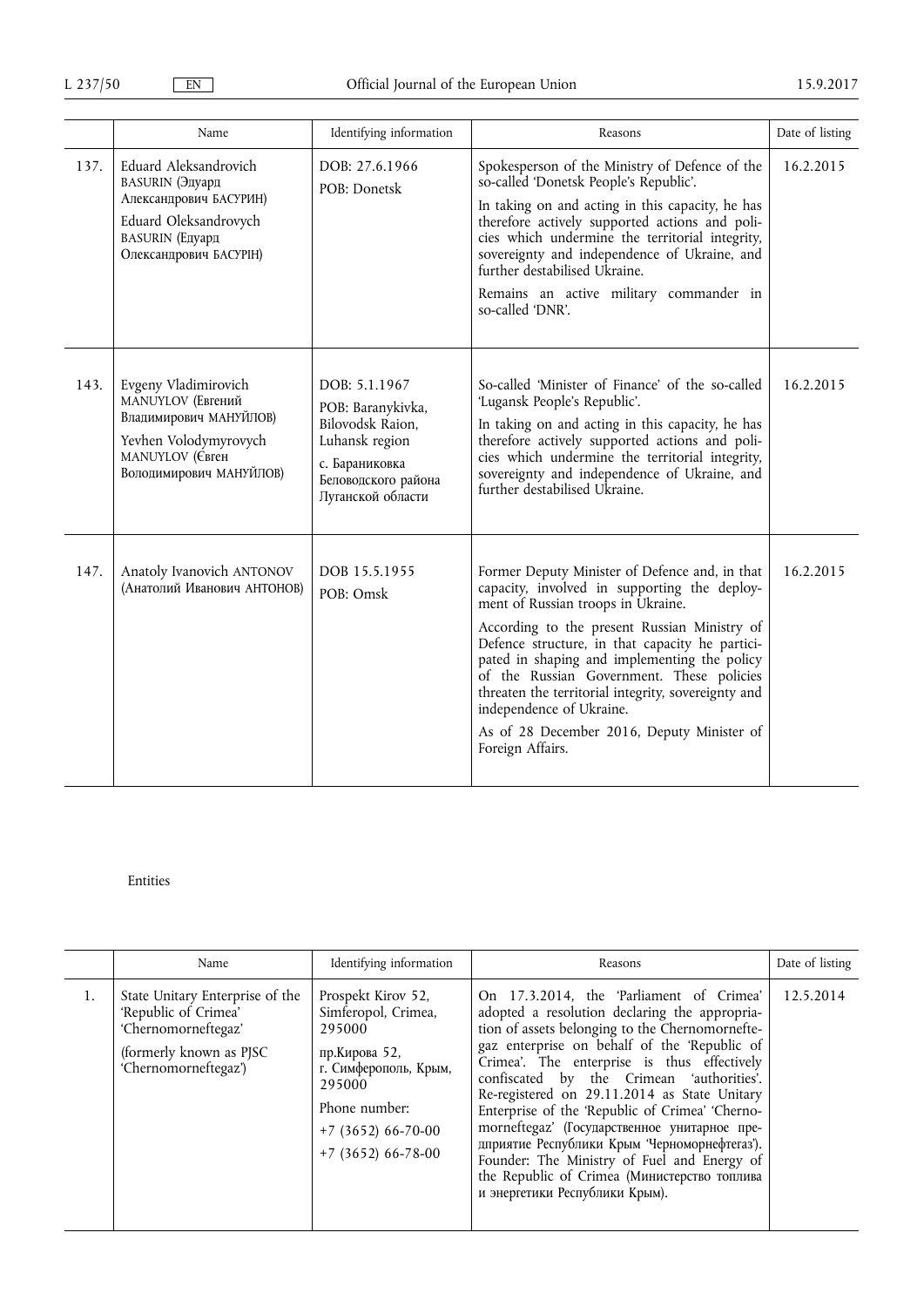|    | Name                                                                                                                                           | Identifying information                                                                                                                                                                                                                                                                                                                                                                               | Reasons                                                                                                                                                                                                                                                                                                                                                                                                                                                                                                                                                                                                                                                                                                                                            | Date of listing |
|----|------------------------------------------------------------------------------------------------------------------------------------------------|-------------------------------------------------------------------------------------------------------------------------------------------------------------------------------------------------------------------------------------------------------------------------------------------------------------------------------------------------------------------------------------------------------|----------------------------------------------------------------------------------------------------------------------------------------------------------------------------------------------------------------------------------------------------------------------------------------------------------------------------------------------------------------------------------------------------------------------------------------------------------------------------------------------------------------------------------------------------------------------------------------------------------------------------------------------------------------------------------------------------------------------------------------------------|-----------------|
| 3. | So-called 'Lugansk People's<br>Republic'<br>'Луганская народная<br>республика'<br>'Luganskaya narodnaya<br>respublika'                         | Official website:<br>http://lugansk-online.<br>info<br>Phone number:<br>$+38-099-160-74-14$                                                                                                                                                                                                                                                                                                           | The so-called 'Lugansk People's Republic' was<br>established on 27 April 2014.<br>Responsible for organising the illegal referen-<br>dum on 11 May 2014. Declaration of indepen-<br>dence on 12 May 2014.<br>On 22 May 2014, the so-called 'People's<br>Republics' of Donetsk and Lugansk created the<br>so-called 'Federal State of Novorossiya'.<br>This is in breach of Ukrainian constitutional<br>law, and, as a consequence, of international law,<br>thus undermining the territorial integrity, sover-<br>eignty and independence of Ukraine.<br>It is also involved in the recruitment to the sep-<br>aratist 'Army of Southeast' and other illegal<br>armed separatist groups, thus undermining the<br>stability or security of Ukraine. | 25.7.2014       |
| 5. | So-called 'Federal State of<br>Novorossiya'<br>Федеративное государство<br>Новороссия'<br>'Federativnoye Gosudarstvo<br>Novorossiya'           | Official press releases:<br>http://novorossia.<br>su/official<br>http://frn2016.netdo.ru/<br>https://www.<br>novorosinform.org/                                                                                                                                                                                                                                                                       | On 24 May 2014, the so-called 'People's<br>Republics' of Donetsk and Lugansk signed an<br>agreement on the creation of the unrecognized<br>so-called 'Federal State of Novorossiya'.<br>This is in breach of Ukrainian constitutional<br>law, and, as a consequence, of international law,<br>thus threatening the territorial integrity, sover-<br>eignty and independence of Ukraine.                                                                                                                                                                                                                                                                                                                                                            | 25.7.2014       |
| 6. | International Union of Public<br>Associations 'Great Don Army'<br>Международный Союз<br>Общественных Объединений<br>Всевеликое Войско Донское' | Official website:<br>$http://xn-$<br>80aaaajfjszd7a3b0e.xn-<br>p1ai/<br>Phone number:<br>$+7 - 8 - 908 - 178 - 65 - 57$<br>Social media: Cossack<br>National Guard<br>http://vk.com/kazak<br>nac_guard<br>Address: 346465<br>Russia, Rostov Region,<br>October District,<br>St Zaplavskaya, Str<br>Shosseynaya 1<br>Second address:<br>Voroshilovskiy Prospekt<br>$12/85 - 87/13$ , Rostov-<br>on-Don | The 'Great Don army' established the 'Cossack<br>National Guard', responsible for fighting against<br>the Ukrainian government forces in Eastern<br>Ukraine, thus undermining the territorial integ-<br>rity, sovereignty and independence of Ukraine<br>as well as threatening the stability or security of<br>Ukraine.<br>Associated with Mr Nikolay Kozitsyn, who is<br>Commander of Cossack forces and responsible<br>for commanding separatists in Eastern Ukraine<br>fighting against the Ukrainian government<br>forces.                                                                                                                                                                                                                    | 25.7.2014       |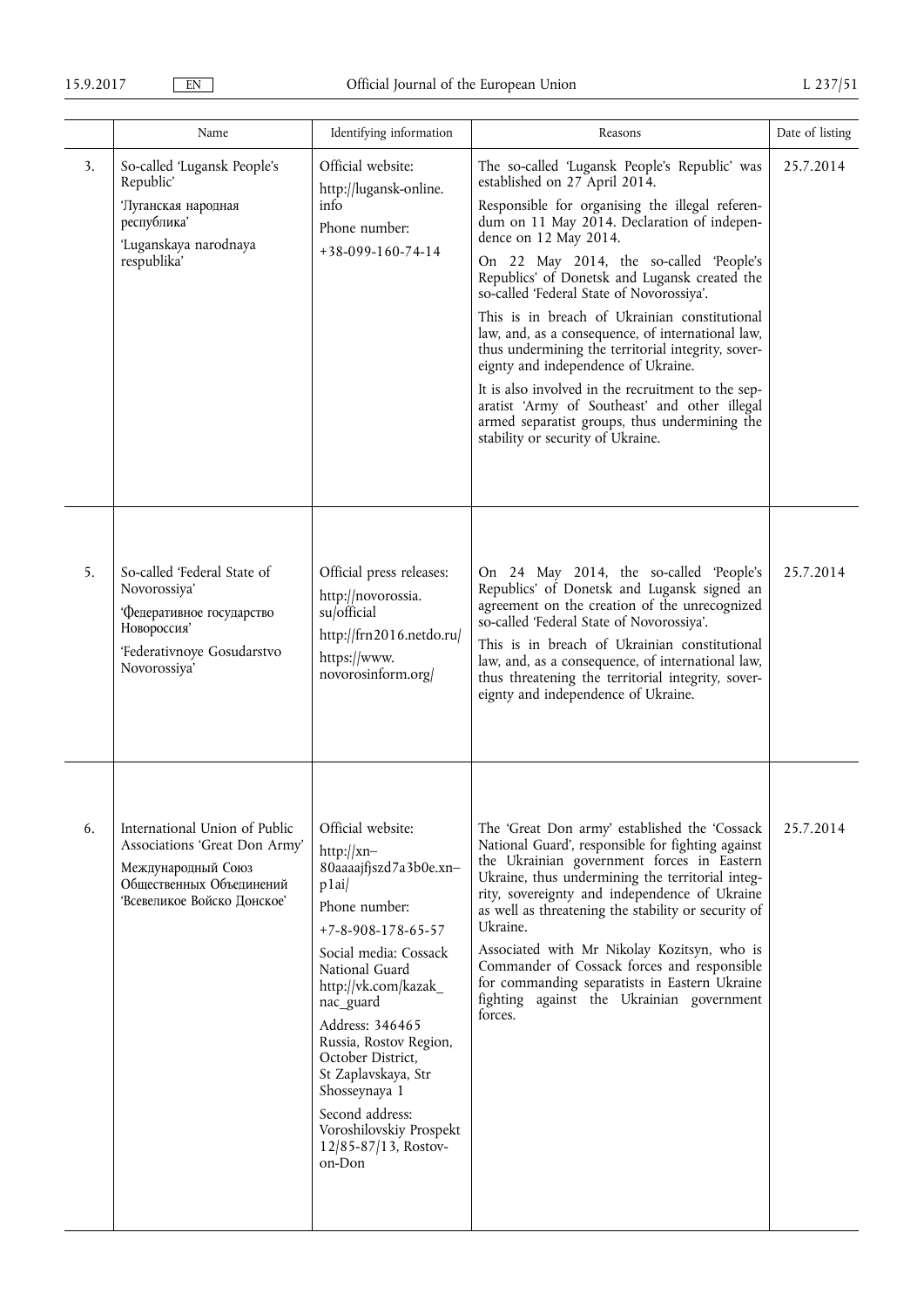|     | Name                                                                                                                                                                                                                                                                                                                                                             | Identifying information                                                                                                                                                                                                                                 | Reasons                                                                                                                                                                                                                                                                                                                                                                                                                                                                                                                                                                                                                                                                                                                                                                                                                                                                                                     | Date of listing |
|-----|------------------------------------------------------------------------------------------------------------------------------------------------------------------------------------------------------------------------------------------------------------------------------------------------------------------------------------------------------------------|---------------------------------------------------------------------------------------------------------------------------------------------------------------------------------------------------------------------------------------------------------|-------------------------------------------------------------------------------------------------------------------------------------------------------------------------------------------------------------------------------------------------------------------------------------------------------------------------------------------------------------------------------------------------------------------------------------------------------------------------------------------------------------------------------------------------------------------------------------------------------------------------------------------------------------------------------------------------------------------------------------------------------------------------------------------------------------------------------------------------------------------------------------------------------------|-----------------|
| 7.  | 'Sobol'<br>Соболь'                                                                                                                                                                                                                                                                                                                                               | Official web site:<br>http://soboli.net<br>Social media:<br>http://vk.<br>com/sobolipress<br>Phone number:<br>$(0652) 60-23-93$<br>Email: SoboliPress@<br>gmail.com<br>Address: Crimea,<br>Simferopol, str. Kiev, 4<br>(area bus station<br>'Central'). | Radical paramilitary organisation, responsible<br>for openly supporting using force to end Ukrai-<br>ne's control over Crimea, thus undermining the<br>territorial integrity, sovereignty and indepen-<br>dence of Ukraine.<br>Responsible for training separatists to fight<br>against the Ukrainian government forces in<br>Eastern Ukraine, thus threatening the stability<br>or security of Ukraine.                                                                                                                                                                                                                                                                                                                                                                                                                                                                                                    | 25.7.2014       |
| 13. | State Unitary Enterprise of the<br>City of Sevastopol, 'Sevastopol<br>seaport'<br>ГУП ГС 'Севастопольский<br>морской порт'<br>(formerly known as State<br>enterprise 'Sevastopol<br>commercial seaport'<br>Государственное предприятие<br>Севастопольский морской<br>торговьй порт'<br>Gosudarstvenoye predpriyatiye<br>'Sevastopolski morskoy<br>torgovy port') | Nakhimov Square 5,<br>299011) Sevastopol<br>(пл. Нахимова, 5, г.<br>Севастополь, 299011)<br>Code: 1149204004707                                                                                                                                         | The ownership of the entity was transferred<br>contrary to the Ukrainian law. On 17.3.2014<br>the 'Parliament of Crimea' adopted a resolution<br>No 1757-6/14 'On nationalization of some<br>companies belonging to the Ukrainian minis-<br>tries of infrastructure or agriculture' declaring<br>the appropriation of assets belonging to the<br>state enterprise 'Sevastopol commercial seaport'<br>on behalf of the 'Republic of Crimea'. The<br>enterprise is thus effectively confiscated by the<br>Crimean 'authorities'. In terms of volume of<br>trade, it is the biggest commercial seaport in<br>Crimea. Re-registered on 6.6.2014 as State<br>Unitary Enterprise of the City of Sevastopol<br>'Sevastopol seaport' (Государственное унитарное<br>предприятие города Севастополя Севасто-<br>польский морской порт'). Founder: The Govern-<br>ment of Sevastopol (Правительство Севасто-<br>поля). | 25.7.2014       |
| 15. | State Unitary Enterprise of the<br>'Republic of Crimea'<br>'Universal-Avia'<br>Государственное унитарное<br>предприятие Республики Крым<br>Универсал-Авиа'<br>(formerly known as State<br>enterprise Universal -Avia<br>Государственное предприятие<br>Чниверсал-Авиа'<br>Gosudarstvenoye predpriyatiye<br>'Universal-Avia')                                     | Aeroflotskaya Street 5,<br>295024, Simferopol<br>ул. Аэрофлотская,<br>дом 5, 295024,<br>г. Симферополь,),                                                                                                                                               | The ownership of the entity was transferred<br>contrary to Ukrainian law. On 24.3.2014, the<br>'Presidium of the Parliament of Crimea' adopted<br>a decision 'On State-owned Enterprise "Gosu-<br>predpriyatiye<br>Universal-Avia"<br>darstvenove<br>(О Государственном предприятии "Универсал-<br>Авиа")' No 1794-6/14 declaring the appropria-<br>tion of assets belonging to the state enterprise<br>'Universal-Avia' on behalf of the 'Republic of<br>Crimea'. The enterprise is thus effectively con-<br>fiscated by the Crimean 'authorities'. Re-regis-<br>tered on 15.1.2015 as State Unitary Enterprise<br>of the 'Republic of Crimea' 'Universal-Avia'<br>(Государственное унитарное предприятие Респу-<br>блики Крым <i>'</i> Универсал-Авиа'). Founder: The<br>Ministry of Transportation of the 'Republic of<br>Crimea' (Министерство транспорта Республики<br>Крым).                          | 25.7.2014       |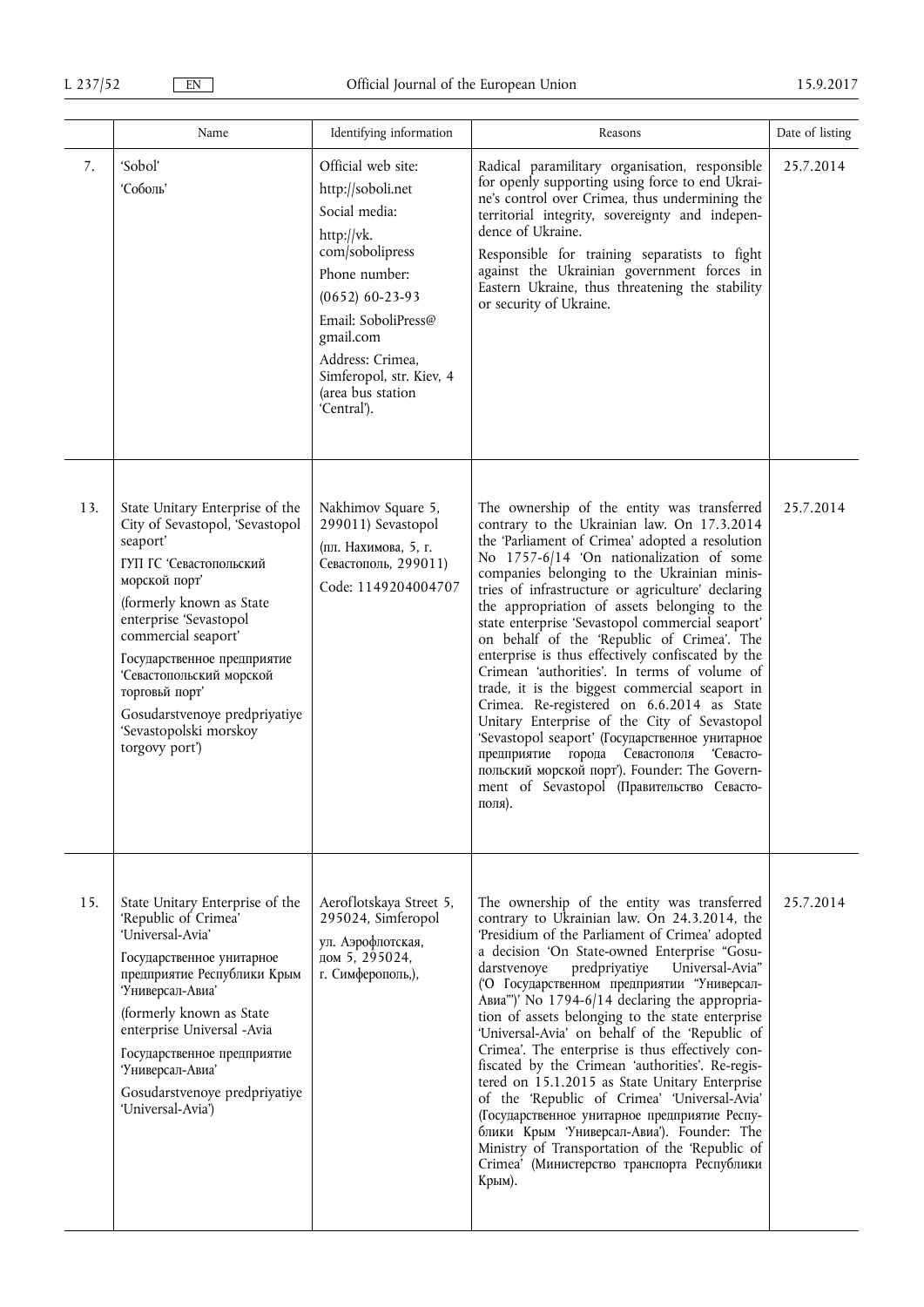|     | Name                                                                                                                                                                                                                                                                                                                                                                                                                                                                                                              | Identifying information                                                                                                                                                          | Reasons                                                                                                                                                                                                                                                                                                                                                                                                                                                                                                                                                                                                                                                                                                                                                                                                                                                                                                                                                                                                                                                                                                                                                                                                                                                              | Date of listing |
|-----|-------------------------------------------------------------------------------------------------------------------------------------------------------------------------------------------------------------------------------------------------------------------------------------------------------------------------------------------------------------------------------------------------------------------------------------------------------------------------------------------------------------------|----------------------------------------------------------------------------------------------------------------------------------------------------------------------------------|----------------------------------------------------------------------------------------------------------------------------------------------------------------------------------------------------------------------------------------------------------------------------------------------------------------------------------------------------------------------------------------------------------------------------------------------------------------------------------------------------------------------------------------------------------------------------------------------------------------------------------------------------------------------------------------------------------------------------------------------------------------------------------------------------------------------------------------------------------------------------------------------------------------------------------------------------------------------------------------------------------------------------------------------------------------------------------------------------------------------------------------------------------------------------------------------------------------------------------------------------------------------|-----------------|
| 17. | Crimean Republican Enterprise<br>'Azov distillery plant'<br>Крымское республиканское<br>предприятие 'Азовский ликёро-<br>водочний завод'<br>Azovsky likerovodochny zavod                                                                                                                                                                                                                                                                                                                                          | 40 Zeleznodorozhnaya<br>str.,<br>296178 Azovskoye,<br>Jankoysky district<br>(Джанкойский район,<br>296178<br>пгт. Азовское, ул.<br>Железнодорожная, 40)<br>code: 01271681        | The ownership of the entity was transferred<br>contrary to Ukrainian law. On 9 April 2014,<br>the 'Presidium of the Parliament of Crimea'<br>adopted a decision No 1991-6/14 'On the<br>amendments to the Resolution of the State<br>Council of the "Republic of Crimea" of<br>26 March 2014 No 1836-6/14 'On nationaliza-<br>tion of the property of enterprises, institutions<br>and organizations of agro-industrial complex,<br>located in the territory of the "Republic of<br>Crimea" declaring the appropriation of assets<br>belonging to the 'Azovsky likerovodochny<br>zavod' on behalf of the 'Republic of Crimea'.<br>The enterprise is thus effectively confiscated by<br>the Crimean 'authorities'.<br>Reportedly declared bankrupt. Managed by<br>Sinergiya.                                                                                                                                                                                                                                                                                                                                                                                                                                                                                          | 25.7.2014       |
| 18. | Federal State Budgetary<br>Enterprise 'Production-<br>Agrarian Union "Massandra"<br>of the Administration of the<br>President of the Russian<br>Federation<br>Производственно-аграрное<br>объединение "Массандра"<br>Управления делами Президента<br>Российской Федерации'<br>(formerly known as State<br>concern 'National Association<br>of producers "Massandra"<br>Национальное<br>производственно-аграрное<br>объединение 'Массандра'<br>Nacionalnoye proizvodstvenno<br>agrarnoye obyedinenye<br>Massandra) | 298650, Crimea, Yalta,<br>Massandra, str. Vinodela<br>Egorova 9.<br>298650, Крым, г.Ялта,<br>пгт. Массандра,<br>ул. Винодела Егорова,<br>д. 9<br>Website:<br>http://massandra.su | The ownership of the entity was transferred<br>contrary to the Ukrainian law. On 9 April<br>2014, the 'Presidium of the Parliament of<br>Crimea' adopted a decision No 1991-6/14 'On<br>the amendments to the Resolution of the State<br>Council of the "Republic of Crimea" of<br>26 March 2014 No 1836-6/14 'On nationaliza-<br>tion of the property of enterprises, institutions<br>and organizations of agro-industrial complex,<br>located in the territory of the "Republic of<br>Crimea" declaring the appropriation of assets<br>belonging to the state concern 'National Associ-<br>ation of producers "Massandra" on behalf of<br>the 'Republic of Crimea'. The enterprise is thus<br>effectively confiscated by the Crimean 'author-<br>ities'. Re-registered on 1.8.2014 Federal State<br>Budgetary Enterprise 'Proizvodstvenno agrar-<br>noye obyedinenye "Massandra" of the<br>Administration of the President of the Russian<br>Federation (Федеральное государственное уни-<br>тарное предприятие Производственно-аграрное<br>объединение "Массандра" Управления делами<br>Президента Российской Федерации'). Founder:<br>The Administration of the President of the Rus-<br>sian Federation (Управление делами Президента<br>Российской Федерации). | 25.7.2014       |
|     |                                                                                                                                                                                                                                                                                                                                                                                                                                                                                                                   |                                                                                                                                                                                  |                                                                                                                                                                                                                                                                                                                                                                                                                                                                                                                                                                                                                                                                                                                                                                                                                                                                                                                                                                                                                                                                                                                                                                                                                                                                      |                 |
|     |                                                                                                                                                                                                                                                                                                                                                                                                                                                                                                                   |                                                                                                                                                                                  |                                                                                                                                                                                                                                                                                                                                                                                                                                                                                                                                                                                                                                                                                                                                                                                                                                                                                                                                                                                                                                                                                                                                                                                                                                                                      |                 |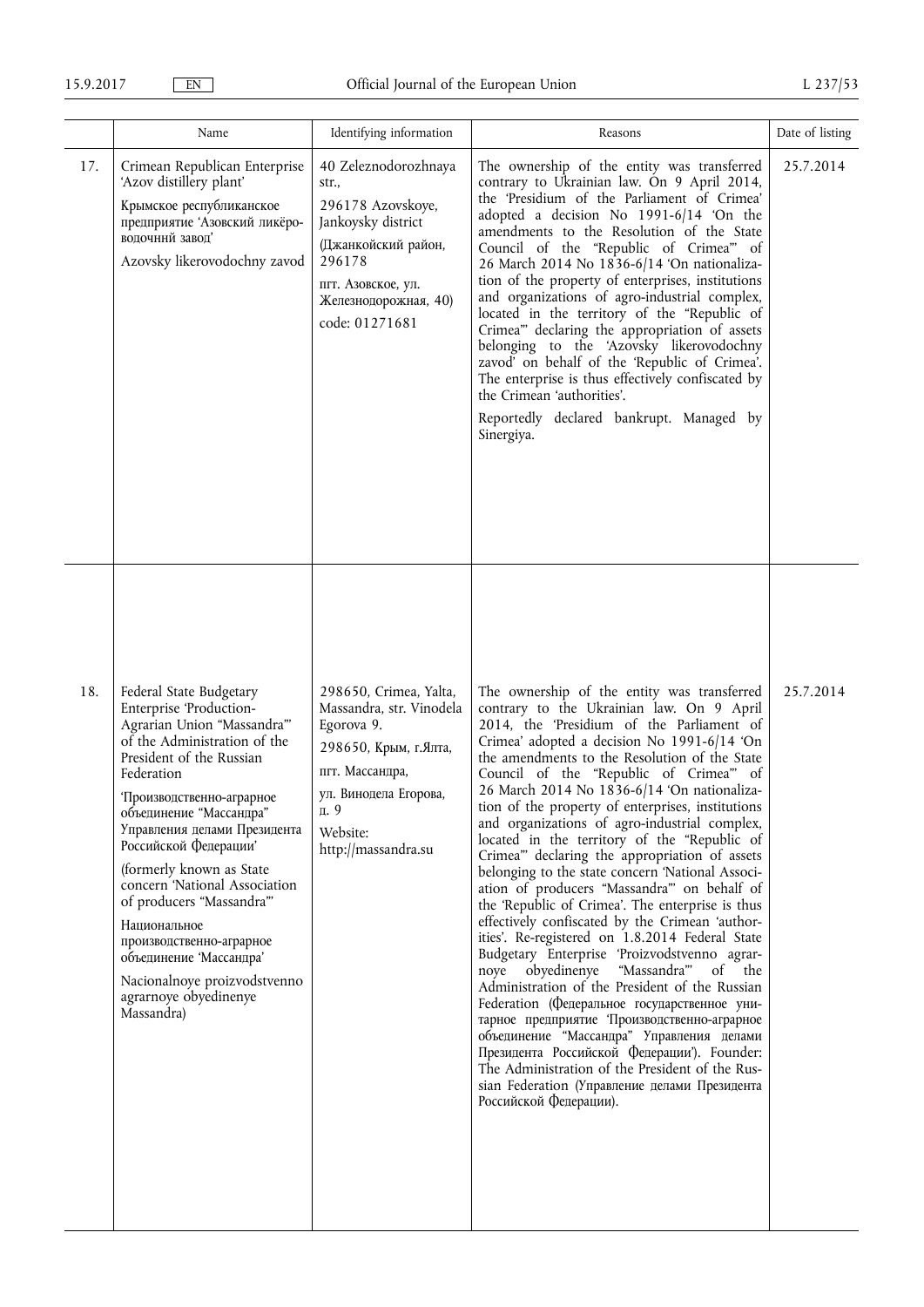|     | Name                                                                                                                                                                                                                                                                                                                                                                                                                                                                                                                                                                                                                                                                                                                                                                                                                                             | Identifying information                                                                                                                     | Reasons                                                                                                                                                                                                                                                                                                                                                                                                                                                                                                                                                                                                                                                                                                                                                                                                                                                                                                                                                                                                                                                                                                                                                                                                                                                                                                                                                                                                                                                                                                                                                                | Date of listing |
|-----|--------------------------------------------------------------------------------------------------------------------------------------------------------------------------------------------------------------------------------------------------------------------------------------------------------------------------------------------------------------------------------------------------------------------------------------------------------------------------------------------------------------------------------------------------------------------------------------------------------------------------------------------------------------------------------------------------------------------------------------------------------------------------------------------------------------------------------------------------|---------------------------------------------------------------------------------------------------------------------------------------------|------------------------------------------------------------------------------------------------------------------------------------------------------------------------------------------------------------------------------------------------------------------------------------------------------------------------------------------------------------------------------------------------------------------------------------------------------------------------------------------------------------------------------------------------------------------------------------------------------------------------------------------------------------------------------------------------------------------------------------------------------------------------------------------------------------------------------------------------------------------------------------------------------------------------------------------------------------------------------------------------------------------------------------------------------------------------------------------------------------------------------------------------------------------------------------------------------------------------------------------------------------------------------------------------------------------------------------------------------------------------------------------------------------------------------------------------------------------------------------------------------------------------------------------------------------------------|-----------------|
| 19. | Federal state budget institution<br>for science and research 'All-<br>Russia national scientific<br>research institute for wine<br>growing and wine making<br>"Magarach" Russian Academy<br>of Sciences'<br>Федеральное государственное<br>бюджетное учреждение науки<br>Всероссийский национальный<br>научно-исследовательский<br>институт виноградарства и<br>виноделия "Магарач" РАН"<br>(Formerly known as State<br>Unitary Enterprise of the<br>'Republic of Crimea' 'National<br>Institute of Wine "Magarach"<br>Formerly known as 'State<br>enterprise "Magarach" of the<br>national institute of wine'<br>Государственное предприятие<br>Агрофирма 'Магарач'<br>Национального института<br>винограда и вина 'Магарач'<br>Gosudarstvenoye predpriyatiye<br>Agrofirma 'Magarach'<br>nacionalnogo instituta<br>vinograda i vina 'Magarach') | 298600, Kirov<br>Street 31 Yalta, Crimea<br>298600, Крым, г. Ялта,<br>ул. Кирова, 31                                                        | The ownership of the entity was transferred<br>contrary to the Ukrainian law. On 9 April 2014,<br>the 'Presidium of the Parliament of Crimea'<br>adopted a decision No 1991-6/14 'On the<br>amendments to the Resolution of the State<br>Council of the "Republic of Crimea"<br>of 26 March 2014 No 1836-6/14 'On nationa-<br>lization of the property of enterprises, institu-<br>tions and organizations of agro-industrial<br>complex, located in the territory of the "Repub-<br>lic of Crimea" declaring the appropriation of<br>assets belonging to the state enterprise<br>'Gosudarstvenoye<br>predpriyatiye<br>Agrofirma<br>"Magarach" nacionalnogo instituta vinograda<br>i vina "Magarach" on behalf of the 'Republic of<br>Crimea'. The enterprise is thus effectively con-<br>fiscated by the Crimean 'authorities'. Re-regis-<br>tered on 15 January 2015 as 'State Unitary<br>Institution of the "Republic of Crimea" National<br>Institute of Wine "Magarach" (Государственное<br>бюджетное учреждение Республики Крым<br>Национальный научно-исследовательский ин-<br>ститут винограда и вина "Marapaч"). Founder:<br>The Ministry of Agriculture of the 'Republic of<br>Crimea' (Министерство сельского хозяйства<br>Республики Крым).<br>On 7 February 2017, State Unitary Enterprise<br>of the 'Republic of Crimea' 'National Institute of<br>Wine "Magarach" was transformed into Federal<br>Budgetary scientific facility 'All-Russia scientific-<br>research institute of viticulture and winemaking<br>"Magarach"', Russian Academy of Sciences | 25.7.2014       |
| 20. | State enterprise of the<br>'Republic of Crimea' Sparkling<br>wine plant 'Novy Svet'<br>Государственное унитарное<br>предприятие Республики Крым<br>Завод шампанских вин "Новый<br>Свет"<br>Formerly known as State<br>Unitary Enterprise of the<br>'Republic of Crimea' 'Factory<br>of sparkling wine "Novy Svet"<br>(formerly known as State<br>enterprise sparkling wine plant<br>'Novy Svet'<br>Государственное предприятие<br>Завод шампанских вин 'Новый<br>свет'<br>Gosudarstvenoye predpriyatiye<br>Zavod shampanskykh vin<br>'Novy Svet')                                                                                                                                                                                                                                                                                                | 298032, Crimea, Sudak,<br>urban village Novy Svet,<br>str. Shalapina 1.<br>298032, Крым, г. Судак,<br>пгт. Новый Свет, ул.<br>Шаляпина, д.1 | The ownership of the entity was transferred<br>contrary to Ukrainian law. On 9 April 2014,<br>the 'Presidium of the Parliament of Crimea'<br>adopted a decision No 1991 -6/14 'On the<br>amendments to the Resolution of the State<br>Council of the "Republic of Crimea" of<br>26 March 2014 No 1836-6/14 'On nationaliza-<br>tion of the property of enterprises, institutions<br>and organizations of agro-industrial complex,<br>located in the territory of the "Republic of<br>Crimea" declaring the appropriation of assets<br>belonging to the state enterprise "Zavod sham-<br>panskykh vin Novy Svet" on behalf of the<br>'Republic of Crimea'. The enterprise is thus<br>effectively confiscated by the Crimean 'author-<br>ities'. Re-registered on 4.1.2015 as State Unitary<br>Enterprise of the 'Republic of Crimea' 'Factory<br>of sparkling wine "Novy Svet" (Государственное<br>унитарное предприятие Республики Крым 'Завод<br>шампанских вин "Новый Свет"). Founder: The<br>Ministry of Agriculture of the Republic of<br>Стітеа (Министерство сельского хозяйства<br>Республики Крым).                                                                                                                                                                                                                                                                                                                                                                                                                                                            | 25.7.2014       |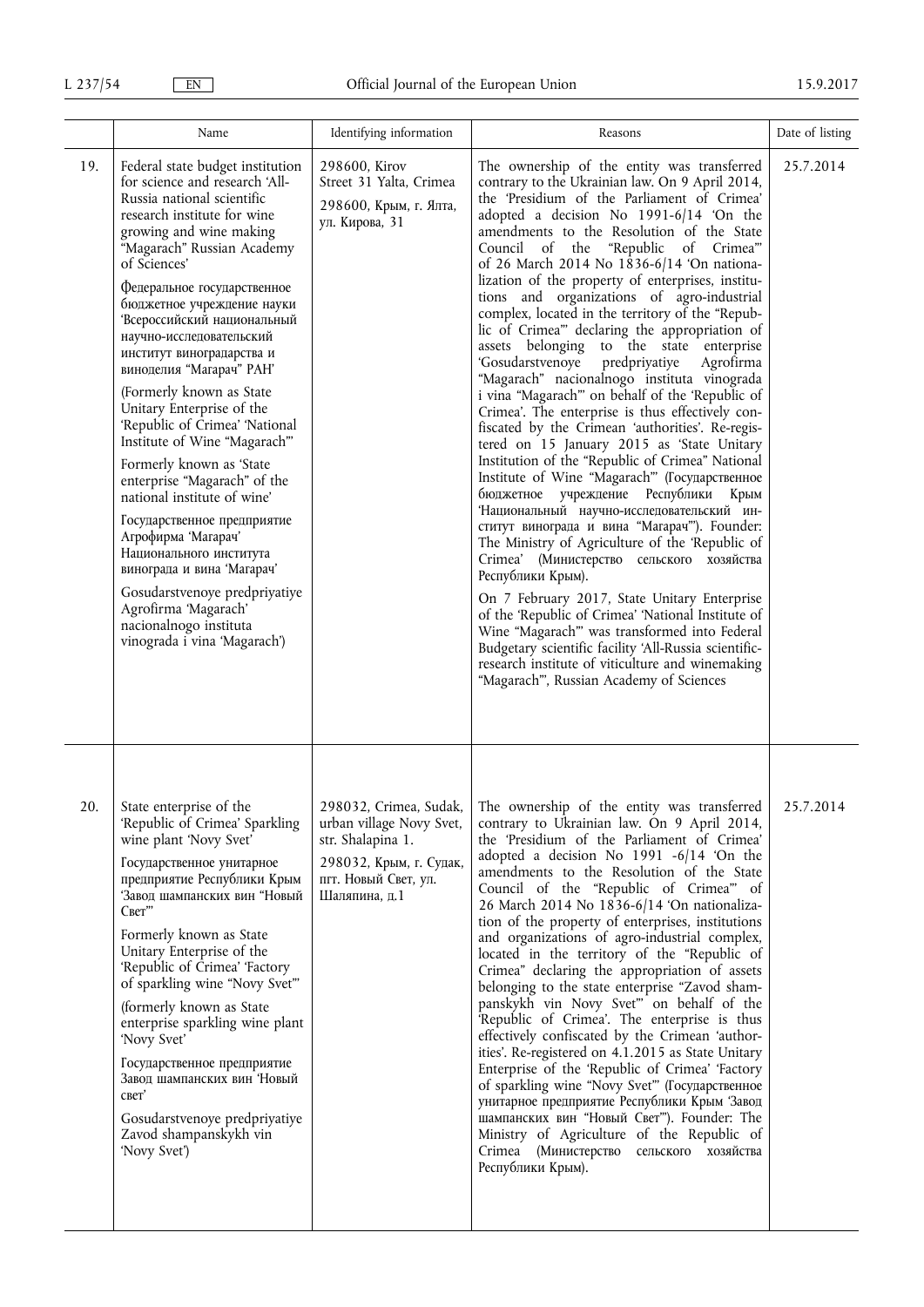|     | Name                                                                                  | Identifying information                                                                                                                                                                          | Reasons                                                                                                                                                                                                                                                                                                                                                                                                                                                                                                                                                                                                                                                                                                                                                                           | Date of listing |
|-----|---------------------------------------------------------------------------------------|--------------------------------------------------------------------------------------------------------------------------------------------------------------------------------------------------|-----------------------------------------------------------------------------------------------------------------------------------------------------------------------------------------------------------------------------------------------------------------------------------------------------------------------------------------------------------------------------------------------------------------------------------------------------------------------------------------------------------------------------------------------------------------------------------------------------------------------------------------------------------------------------------------------------------------------------------------------------------------------------------|-----------------|
| 23. | Russian National Commercial<br>Bank<br>(Российский национальный<br>коммерческий банк) | 295000, Simferopol,<br>Naberezhnaja str named<br>after 60th anniversary<br>of USSR, 34<br>295000, Симферополь,<br>ул. Набережная имени<br>60-летия СССР, д. 34<br>Website:<br>http://www.rncb.ru | After the illegal annexation of Crimea, Russian<br>National Commercial Bank (RNCB) became<br>fully owned by the so- called 'Republic of<br>Crimea'. In January 2016 became a property of<br>Federal Agency for State Property Management,<br>also known as Rosimushchestvo (Федеральное<br>государственным<br>агентство по<br>управлению<br>имуществом (Росимущество)).<br>It has become the dominant player in the mar-<br>ket, while it had no presence in Crimea before<br>the annexation. By buying or taking over from<br>branches of retreating banks operating in<br>Crimea, RNCB supported materially and finan-<br>cially the actions of the Russian government to<br>integrate Crimea into the Russian Federation,<br>thus undermining Ukraine's territorial integrity. | 30.7.2014       |
| 25. | Peace to Luhansk Region (Mir<br>Luganschine) Мир Луганщине                            | https://mir-lug.info/                                                                                                                                                                            | Public 'organisation' that presented candidates<br>in the so-called 'elections' of the so-called<br>'Luhansk People's Republic' 2 November 2014.<br>These 'elections' are in breach of Ukrainian law<br>and therefore illegal.<br>In participating formally in the illegal 'elections'<br>it has therefore actively supported actions and<br>policies which undermine the territorial integ-<br>rity, sovereignty and independence of Ukraine,<br>and to further destabilise Ukraine. Headed by<br>Igor PLOTNITSKY.                                                                                                                                                                                                                                                               | 29.11.2014      |
| 26. | Free Donbass (a.k.a. 'Free<br>Donbas', 'Svobodny Donbass')<br>Свободный Донбасс       | http://www.odsd.ru/                                                                                                                                                                              | Public 'organisation' that presented candidates<br>in the so-called 'elections' of the so-called<br>'Donetsk People's Republic' 2 November 2014.<br>These elections are in breach of Ukrainian law<br>and therefore illegal.<br>In participating formally in the illegal 'elections'<br>it has therefore actively supported actions and<br>policies which undermine the territorial integ-<br>rity, sovereignty and independence of Ukraine,<br>and to further destabilise Ukraine.                                                                                                                                                                                                                                                                                               | 29.11.2014      |
| 30. | Sparta battalion<br>Батальон 'Спарта'                                                 |                                                                                                                                                                                                  | Armed separatist group which has actively sup-<br>ported actions which undermine the territorial<br>integrity, sovereignty and independence of<br>Ukraine and further destabilise Ukraine.<br>Part of the so-called '1st Army Corps' of the<br>'Donetsk People's Republic'.                                                                                                                                                                                                                                                                                                                                                                                                                                                                                                       | 16.2.2015       |